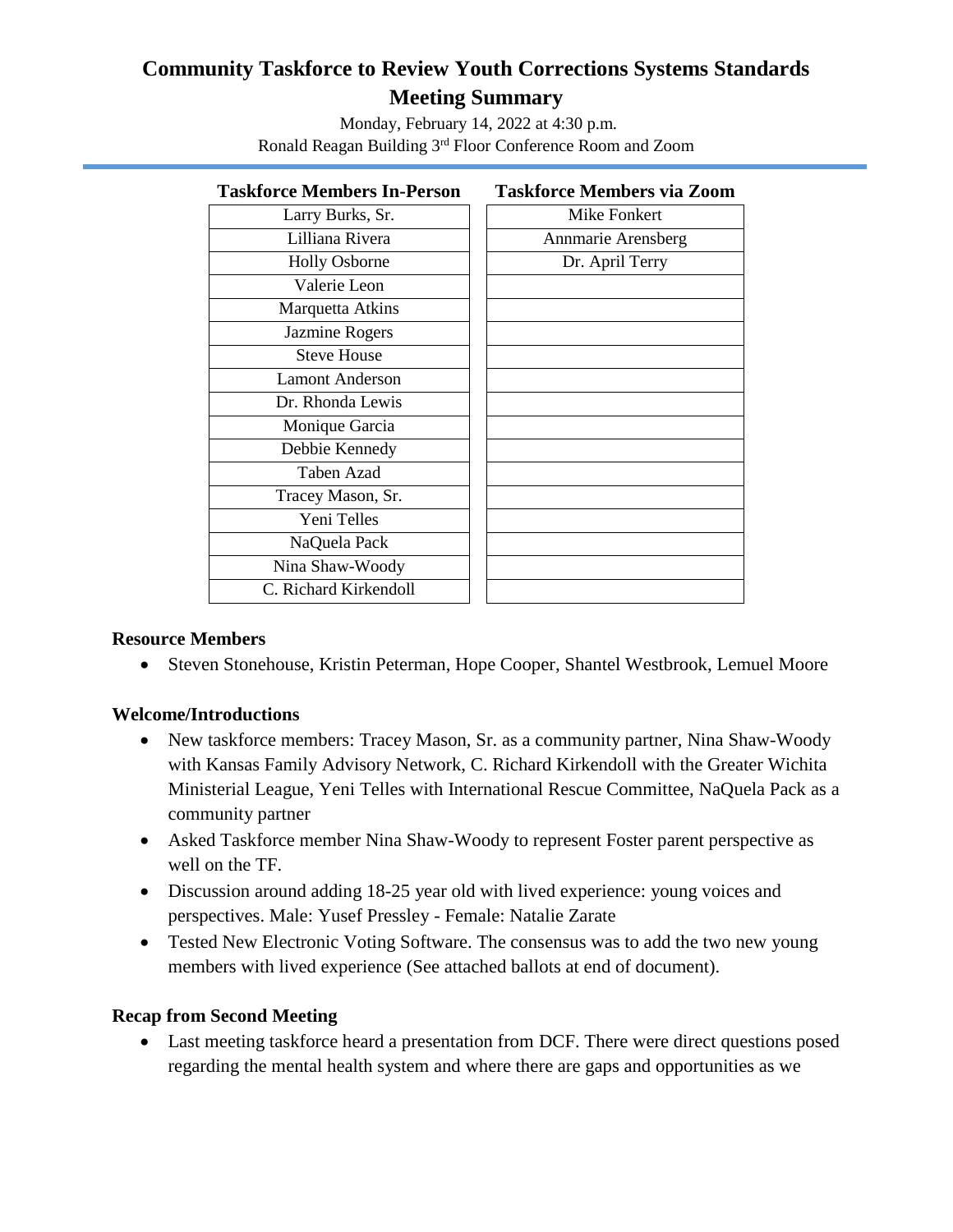move forward. Plan to carve out time and have conversations as a task force to start brainstorming and dumping out ideas/recommendations.

- Discussed letter development
- Minutes from the last meeting are posted on the SC website
- Received a public comment from Dr. Cate Coleman on how to conduct a successful taskforce

#### **DOJ Letter**

- Draft of DOJ letter provided by Steve House to taskforce members
- The taskforce is requesting a pattern and practice investigation of all the agencies involved: DCF, WPD, and JIAC
- Questions: Raise the question to the Board of County Commissioners to clarify if the case is being reviewed or if it is an investigation. Can BoCC provide taskforce an update on the status of where all of the groups (DOJ, FBI) are in the process?
- All members will review the draft DOJ letter and bring any final edits to the next meeting for discussion amongst the group. Goal to vote to approve and send the letter at next meeting.

#### **Moderated Panel Discussion – Foster Care and Mental Health**

- Panelists: Kristin Peterman with the Kansas Department of Children and Families, Shantel Westbrook and Jennifer Wilson with COMCARE, Mary Ann Smith with DCCCA, Frances Breyne Avery, of Beacon Health Options
- DCCCA provided taskforce with handout information about Family Preservation, Child Placing Agencies, and the regions they serve state-wide.
- DCF provided the taskforce with handouts including the Kansas Prevention Services Track infographic and maps of the Family Preservation in DCF regions and services state-wide, in addition to their Mission statement and what DCF believes/core values document.
- DCF Kristin P. shared on a wish list of things she would like to see DCF and other entities like our courts, schools, mental health center, and substance abuse agencies collaborate and work to meet and take care of families where they are. A big believer that you have to take care of staff to take care of families.
- Question: The caseload for each of the foster care agencies?
	- o Holly Osborne with St. Francis shared that for foster care workers the average caseload is 19 homes with an average of 32 children placed.
	- o Valerie Leon with St. Francis shared the average caseload for a case manager is between 25- 31. After 5 week onboarding, a worker gets 5 cases and the caseload builds from there.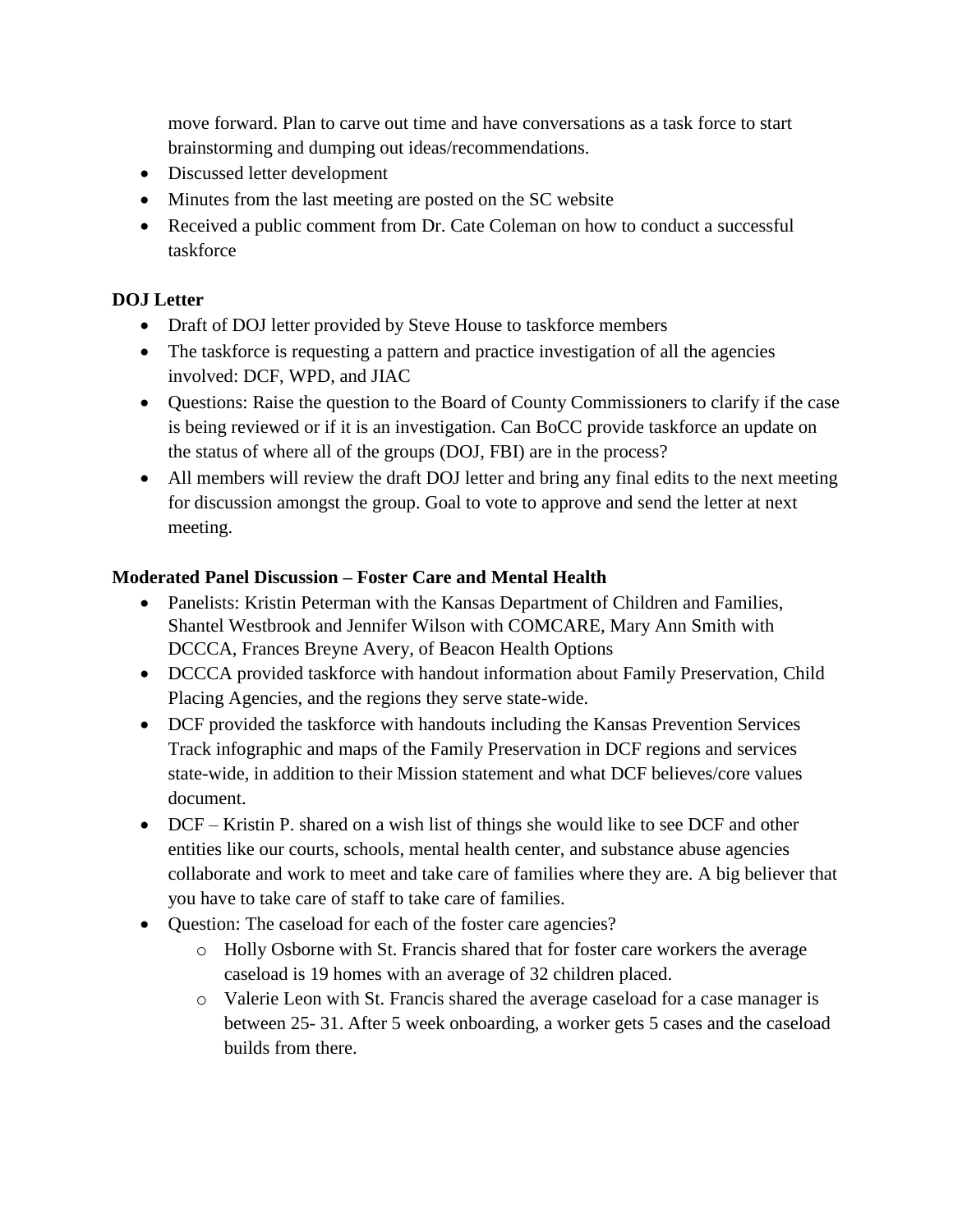- o For clarity, case management is children and child-placing agencies are about supporting families. Teams work in dyads – or 2-person teams. Parents have weekly visits with children, worker parent is required to meet monthly.
- o The family can choose sponsoring agency and DCF tries to identify if the home fits that child's needs.
- Recommendation: Suggestion to create a System Map process/workflow map of how DCF works in conjunction with other agencies
- Question: Do we know how many caseworkers, social workers from different agencies are in one home on average? Do families have to deal with several workers from different agencies?
	- o Yes speaks to a robust safety net can have challenges
- Question: What training is available and provided for foster parents and then on the Foster parent side for placements, who are in crisis mental health crisis, especially?
	- o Children's Alliance provides ongoing training opportunities and DCCCA also provides training to foster parents
	- o Request made for a copy of Trauma-Informed Deciding Together training St. Francis will provide information
- Request to breakdown what level of care was Cedric Lofton and what trainings are provided at the level of care for foster parents and what are the policies and protocols currently for a family in crisis.
- COMCARE provides community mental health services and has crisis services that are available to anyone in the community, and has ongoing treatment services for youth
- COMCARE'S local crisis hotline is available 24 hours a day, seven days a week, and that's 316-660 7500.
- COMCARE also answers calls to the National Suicide Prevention Lifeline which will be 988 in July of 2022 right now it's the 1-800-273TALK line.
- The point of the hotline is to provide telephone-based mental health intervention and everybody calling will get a screening and assessed its call takers that are trained to handle crisis specific needs so they're screened and assessed and if there's a level of risk that's pretty significant as far as safety, we have a therapist. The case manager that answers and assesses is Bachelors level. Therapists are there 24 hours a day and are Master's level qualified mental health practitioners to assist and assess as needed.
- Idea is to manage the crisis in the least restrictive setting if possible and avoid arrest and/or hospitalization.
- Question: On average how many phone calls do you get? What is the success rate?
	- o 50-65,000 calls per year to COMCARE Crisis success rate nationally is 80%. Last year COMCARE Crisis did 530 Mobile Crisis responses.
- Question: Are foster families given your {Crisis} contact information and understand how your system works?
	- $\circ$  Mobile Crisis Unit is different from ICT-1 which is a co-responder unit with EMS/LEO that just focuses on mobile crisis only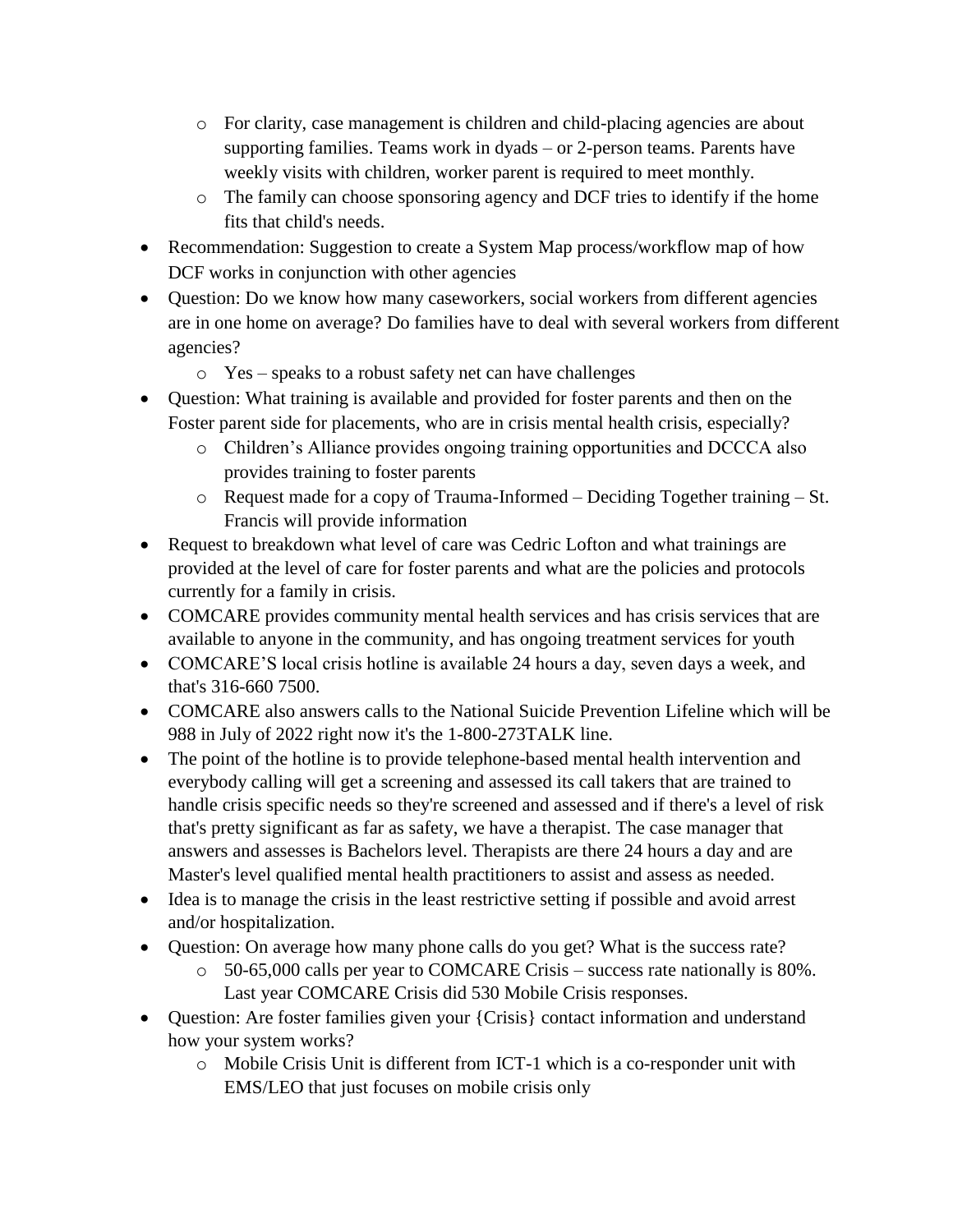- Question: What is the average salary of a case manager?
	- o 17.82/hr COMCARE

#### **Agenda for Next Meeting**

- The majority voted to move the next meeting from Monday, Feb. 21st in observance of Presidents Day/County Closed to Next Thursday, February 24th at 4:30 pm
- Discussion about adding an extra 30 minutes to the meeting
- Resource members requested to know what questions or materials taskforce members wanted to be prepared in advance for the subsequent meetings to be more efficient with time/no delay gathering materials between meetings
- Next Meeting Agenda Brief: Wrap up DOJ letter, Foster Care/Mental Health Sector Analysis, Recommendations
- Suggestion: Write and/or email the kinds of questions you have for Resource Members to be able to provide that information and prepare in advance